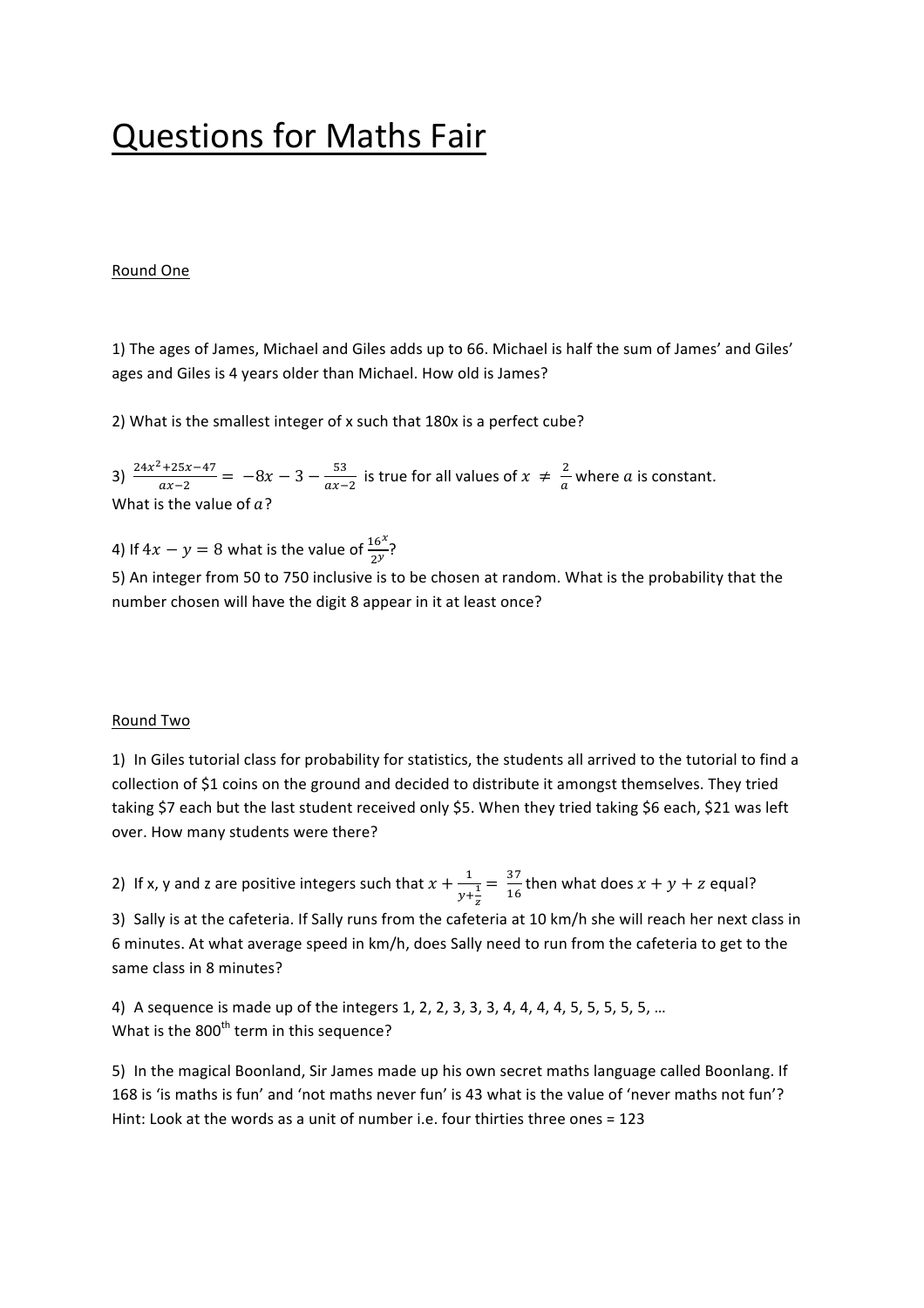#### **Round Three**

1) Ruwan likes to listen to on average 4 different songs each hour of the day. Assuming no repetitions and that the days are consecutive, how many different songs should we expect Ruwan to listen to between 6am Friday and 7pm Saturday?

2) What two digit number is twice the product of its digits?

3) Jingyi's super hydrating soda cans contain 80% water. To concentrate the soda, 75% of just the water is removed. What is the percentage of water in the now concentrated soda?

4) A car and a truck are on a freeway. The car is travelling at 110 km/h and the truck, which is 20 metres long is travelling at 100km/h. How many seconds does it take the car to travel from being in line with the back of the truck to being in line with the front of the truck?

5) Jingyi is dozing off in a lecture so she decides to look at the clock. It's 3:00pm and she notices that the angle between the hour hand and the minute hand on a clock is exactly 90 degrees. Ten minutes later she looks at the clock again, what is the acute angle between the hour and the minute hand now?

#### Round Four:

1) For a MUMS event, Emma has packed 37 candy bars into bags of 3 or 4 so that all are contained in those bags. What is the maximum number of bags containing 4 candy bars?

2) In square units, how much area is enclosed in the figure whose boundary points satisfy

## $|x| + |y| = 8$ ?

3) Dillon went sailing. There was a storm and Dillon needs to get back to his campsite. He lost his map but he remembers that the docks are exactly three kilometres south and two kilometres west from where he was a few moments ago. Unfortunately the wind has pushed Dillon 2 km west in that time. How far away is he from the docks?

4) Michael is hired to manually stamp the digits for the page numbers on a Calculus book that has well over a thousand pages. The ink for the stamps is enough to produce only 280 more digits. Assuming he starts from page 1, what is the last page that he will be able to finish numbering before the ink runs out?

5) What is the last digit of  $7^{2016}$ ?